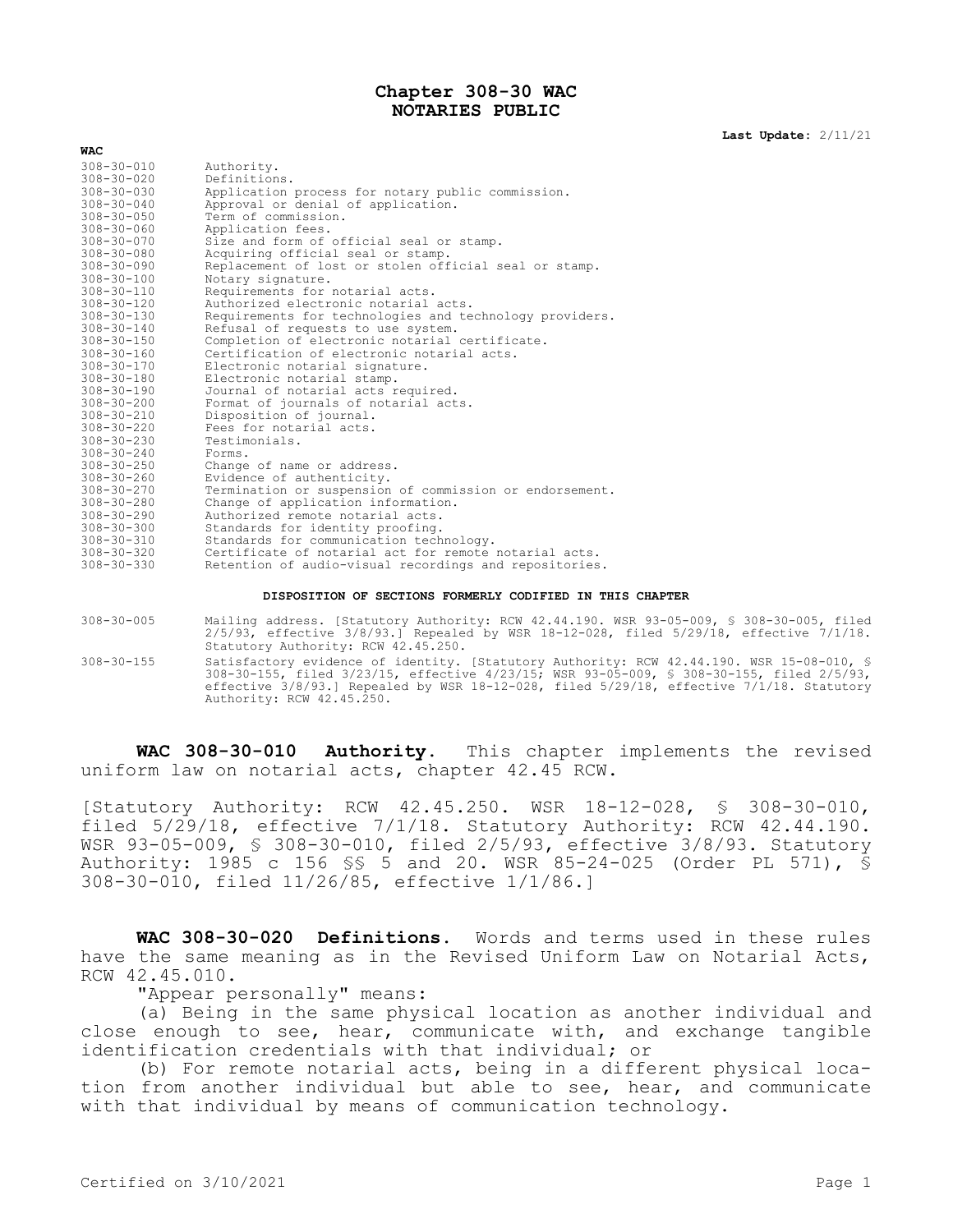"Commission" is equivalent to the term "license" as defined in RCW 18.235.010(6).

"Department" means the Washington state department of licensing.

"Director" means the director of the department of licensing or the director's designee.

"Electronic journal" means a chronological record of notarizations maintained by a notary public in an electronic format in compliance with these rules.

"Electronic notarial acts" means notarizations or notarial acts with respect to electronic records.

"Electronic notarial certificate" means the part of, or attachment to, an electronic record that is completed by the notary public, contains the information required under RCW 42.45.130 and the notary's official stamp, bears that notary's electronic signature, and states the facts attested to by the notary in a notarization performed on an electronic record.

"Enroll" and "enrollment" mean a process for registering a notary public with a technology provider to access and use a tamper-evident technology in order to perform electronic notarial acts.

"Principal" means:

(a) An individual whose electronic signature is notarized; or

(b) An individual, other than a witness required for an electronic notarial act, taking an oath or affirmation from the notary public.

"Remote notarial act" means a notarization that is performed using audio-video technology that meets the requirements in WAC 308-30-310 that allows for direct interaction between the notary and the individuals that are remotely located.

"Sole control" means at all times being in the direct physical custody of the notary public or safeguarded by the notary with a password or other secure means of authentication.

"Tamper-evident technology" means a set of applications, programs, hardware, software, or other technologies designed to enable a notary public to perform electronic notarial acts and to display evidence of any changes made to an electronic record.

"Technology provider" means an individual or entity that offers the services of a tamper-evident technology for electronic notarial acts.

"Venue" means the state and county where the notary public is physically located while performing a notarial act.

[Statutory Authority: RCW 42.45.250. WSR 21-05-039, § 308-30-020, filed 2/11/21, effective 3/14/21; WSR 18-12-028, § 308-30-020, filed 5/29/18, effective 7/1/18. Statutory Authority: RCW 42.44.190. WSR 06-20-061, § 308-30-020, filed 9/29/06, effective 11/1/06; WSR 93-05-009, § 308-30-020, filed 2/5/93, effective 3/8/93. Statutory Authority: 1985 c 156 §§ 5 and 20. WSR 85-24-025 (Order PL 571), § 308-30-020, filed 11/26/85, effective 1/1/86.]

**WAC 308-30-030 Application process for notary public commission.**  (1) To apply for a notary public commission, an applicant who meets the requirements of RCW 42.45.200(2) shall submit an application on forms provided by the department. The application shall include:

(a) Evidence of a ten thousand dollar surety bond, signed by the notary public, that conforms to RCW 42.45.200(4);

(b) Payment of the prescribed fee; and

(c) A signed and notarized oath of office.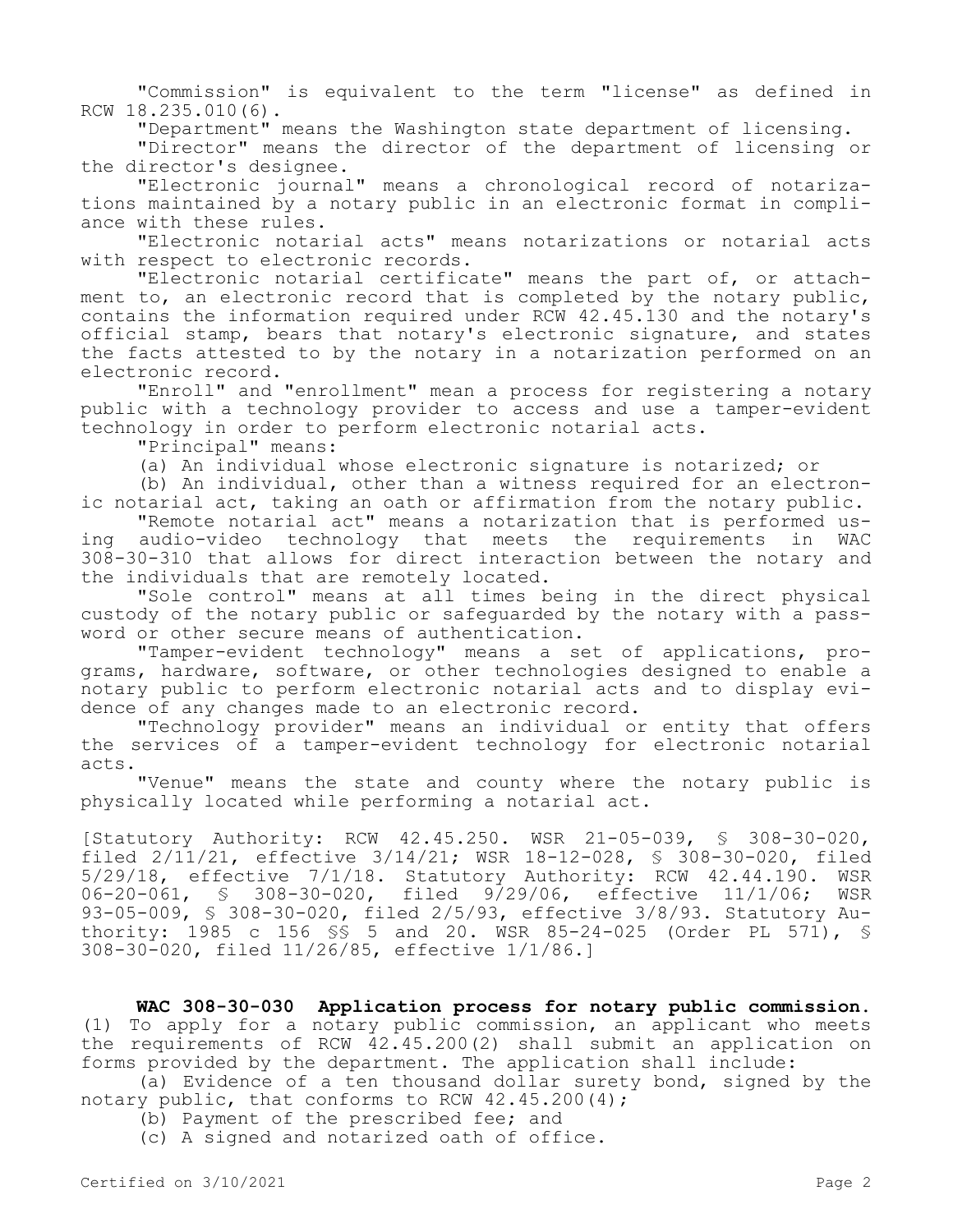(2) As part of a notary public commission application, an applicant shall provide both their legal name and their commission name. The applicant's commission name must contain their surname, and at least the initials of the applicant's first and middle name.

(3) To apply for an electronic records notary public endorsement, an applicant who meets the requirements of RCW 42.45.200(7) shall submit an electronic records notary public application on forms provided by the department and pay the prescribed fee.

(4) An applicant may only apply for an electronic records notary public endorsement if:

(a) They currently hold an active notary public commission; or

(b) They are applying for a notary public commission and an electronic records notary public endorsement simultaneously.

(5) An individual applying for an electronic records notary public endorsement must inform the department within thirty days of applying of the tamper-evident technology provider that they have enrolled with before they perform their first electronic notarial act.

(6) To apply for a remote notary endorsement, an electronic records notary public shall submit a remote notary endorsement application on forms provided by the department.

(7) An applicant may only apply for a remote notary endorsement if:

(a) They currently hold an active notary public commission with an electronic records notary public endorsement;

(b) They currently hold an active notary public commission, and are applying for an electronic records notary public endorsement and a remote notary endorsement simultaneously; or

(c) They are applying for a notary public commission, an electronic records notary public endorsement, and a remote notarial acts endorsement simultaneously.

(8) A notary public shall reapply with the department for each commission term before performing notarial acts.

(9) A notary public may elect not to apply for an electronic records notary public endorsement or a remote notary endorsement.

[Statutory Authority: RCW 42.45.250. WSR 21-05-039, § 308-30-030, filed 2/11/21, effective 3/14/21; WSR 18-12-028, § 308-30-030, filed 5/29/18, effective 7/1/18. Statutory Authority: RCW 42.44.190. WSR 93-05-009, § 308-30-030, filed 2/5/93, effective 3/8/93. Statutory Authority: 1985 c 156 \$\$ 5 and 20. WSR 85-24-025 (Order PL 571), \$ 308-30-030, filed 11/26/85, effective 1/1/86.]

**WAC 308-30-040 Approval or denial of application.** (1) Upon an applicant's fulfillment of the requirements for a notary public commission and/or an electronic records notary public endorsement, and/or a remote notary endorsement, the department shall approve the application and issue the notary public commission and/or any appropriate endorsements.

(2) If the department receives an incomplete or invalid application, the department shall hold the application for thirty calendar days to allow the applicant to cure any defects. After the thirty day period, the application shall be canceled and any application fees forfeited.

(3) An applicant may not perform any notarial acts on a tangible or electronic record before receiving a notary public commission and the appropriate endorsement from the department.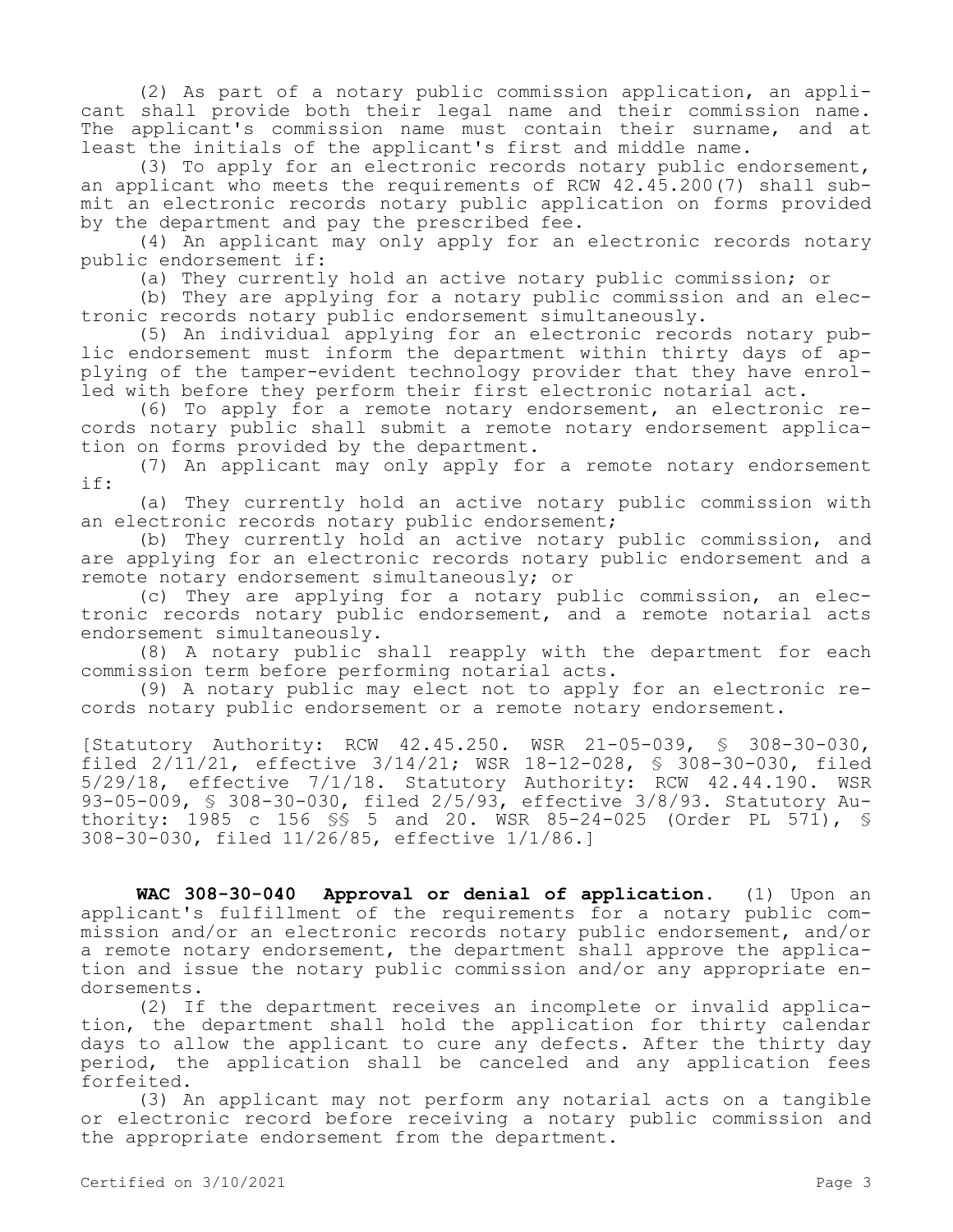(4) The department may deny a commission or endorsement application if the applicant fails to comply with these rules or does not meet the requirements for licensure.

[Statutory Authority: RCW 42.45.250. WSR 21-05-039, § 308-30-040, filed 2/11/21, effective 3/14/21; WSR 18-12-028, § 308-30-040, filed 5/29/18, effective 7/1/18. Statutory Authority: RCW 42.44.190. WSR 93-05-009, § 308-30-040, filed 2/5/93, effective 3/8/93. Statutory Authority: 1985 c 156 §§ 5 and 20. WSR 85-24-025 (Order PL 571), § 308-30-040, filed 11/26/85, effective 1/1/86.]

**WAC 308-30-050 Term of commission.** (1) The term of a notary public commission shall expire on the expiration date of the notary public's surety bond, no more than four years after their commission date.

(2) Unless terminated pursuant to WAC 308-30-270, an electronic records notary public endorsement and the remote notary endorsement are valid from the date the endorsement is issued by the department, and continues as long as the notary public's current commission remains valid.

[Statutory Authority: RCW 42.45.250. WSR 21-05-039, § 308-30-050, filed 2/11/21, effective 3/14/21; WSR 18-12-028, § 308-30-050, filed 5/29/18, effective 7/1/18. Statutory Authority: RCW 42.44.190. WSR 93-05-009, § 308-30-050, filed 2/5/93, effective 3/8/93. Statutory Authority: 1985 c 156 §§ 5 and 20. WSR 85-24-025 (Order PL 571), § 308-30-050, filed 11/26/85, effective 1/1/86.]

**WAC 308-30-060 Application fees.** The following fees shall be charged by the department:

| <b>Title of Fee</b>                                             | Fee     |  |
|-----------------------------------------------------------------|---------|--|
| Application for notary public<br>commission                     | \$30.00 |  |
| Application for electronic records<br>notary public endorsement | \$15.00 |  |
| Renewal of notary public commission                             | \$30.00 |  |
| Renewal of electronic records notary<br>public endorsement      | \$15.00 |  |
| Duplicate certificate of commission<br>(including name change)  | \$15.00 |  |

[Statutory Authority: RCW 42.45.250. WSR 18-12-028, § 308-30-060, filed 5/29/18, effective 7/1/18. Statutory Authority: RCW 42.44.190. WSR 93-05-009, § 308-30-060, filed 2/5/93, effective 3/8/93. Statutory Authority: 1985 c 156 §§ 5 and 20. WSR 85-24-025 (Order PL 571), § 308-30-060, filed 11/26/85, effective 1/1/86.]

**WAC 308-30-070 Size and form of official seal or stamp.** An official seal or stamp shall conform to the following requirements:

- (1) The seal or stamp shall include the following information:
- (a) The words "notary public";
- (b) The words "state of Washington";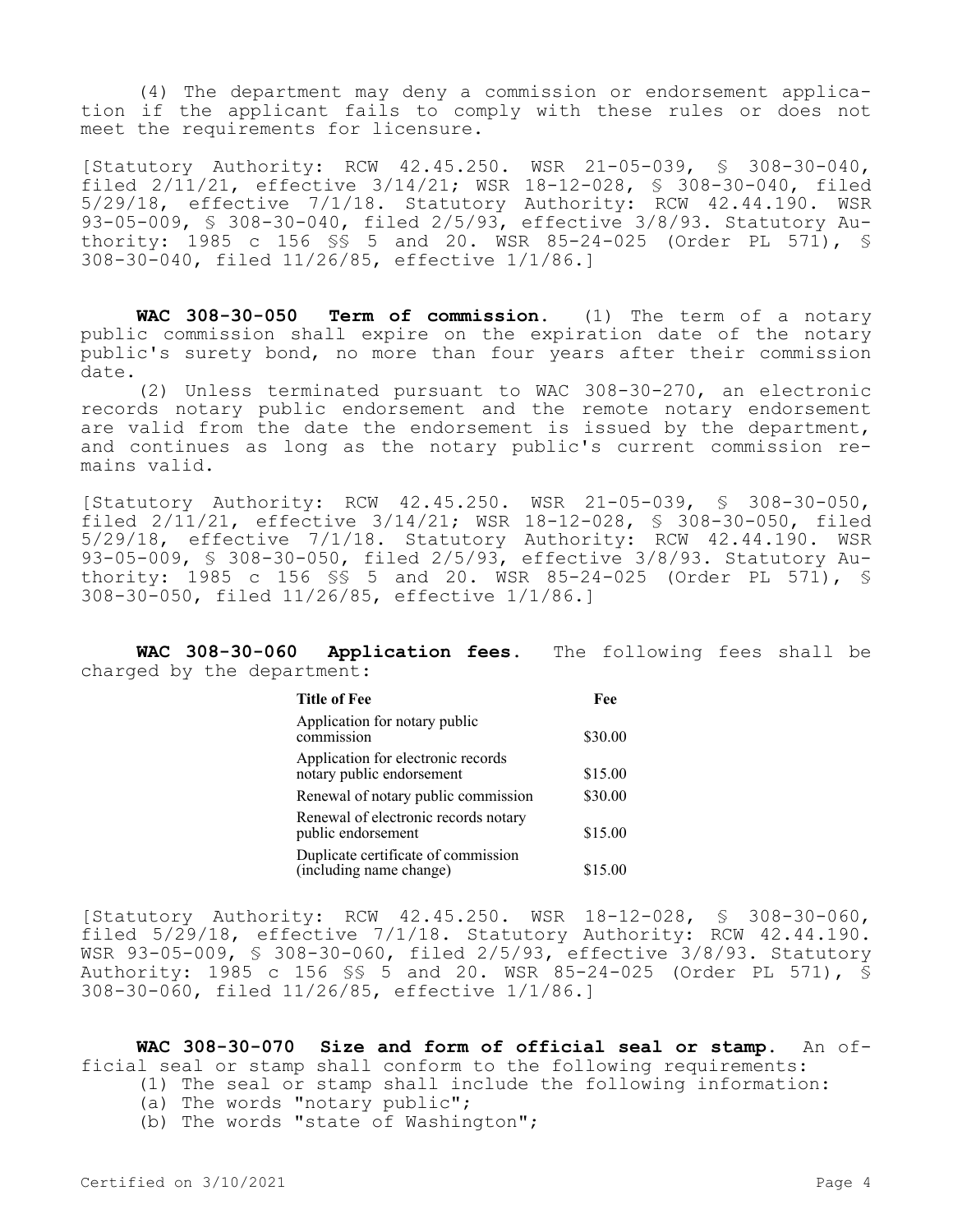(c) The notary public's name as commissioned;

(d) The notary public's commission expiration date; and

(e) The notary public's commission number.

(2) The type on this seal or stamp shall be a minimum of 8 point type.

(3) The seal or stamp shall conform to the following physical requirements:

(a) The seal or stamp shall be minimum one and five-eighths inches diameter if circular, or one inch wide by one and five-eighths inches long if rectangular;

(b) The face of the seal or stamp shall be permanently affixed; and

(c) If the stamp is affixed to a tangible record, it shall be applied in permanent ink and shall be capable of being photocopied.

(4) The seal or stamp shall not contain the Washington state seal.

[Statutory Authority: RCW 42.45.250. WSR 18-12-028, § 308-30-070, filed 5/29/18, effective 7/1/18. Statutory Authority: RCW 42.44.190. WSR 93-05-009, § 308-30-070, filed 2/5/93, effective 3/8/93. Statutory Authority: 1985 c 156 §§ 5 and 20. WSR 85-24-025 (Order PL 571), § 308-30-070, filed 11/26/85, effective 1/1/86.]

**WAC 308-30-080 Acquiring official seal or stamp.** (1) A notary public shall procure an official seal or stamp only after receiving a certificate evidencing the notary public's commission from the department, and shall provide a copy of this certificate to their chosen seal or stamp vendor as part of procuring the stamp.

(2) A notary public with a commission in effect on July 1, 2018, may continue to use their notarial seal until the commission's date of expiration. A notary public who procures an official seal or stamp after July 1, 2018, is subject to and shall comply with the rules in WAC 308-30-070.

(3) The stamp a notary public acquires is the exclusive property of the notary public, and shall not be surrendered to an employer upon termination of employment, regardless of whether the employer paid for the seal or for the notary's bond or appointment fees.

[Statutory Authority: RCW 42.45.250. WSR 18-12-028, § 308-30-080, filed 5/29/18, effective 7/1/18. Statutory Authority: RCW 42.44.190. WSR 93-05-009, § 308-30-080, filed 2/5/93, effective 3/8/93. Statutory Authority: 1985 c 156 §§ 5 and 20. WSR 85-24-025 (Order PL 571), § 308-30-080, filed 11/26/85, effective 1/1/86.]

**WAC 308-30-090 Replacement of lost or stolen official seal or stamp.** (1) When an official seal or stamp is lost or stolen the notary public shall notify the department in writing within ten business days of discovering the seal or stamp was lost or stolen.

(2) The notary public may not obtain a replacement official seal or stamp until they have properly notified the department that the original was lost or stolen.

(3) A replacement official seal or stamp must contain some variance from the original seal or stamp.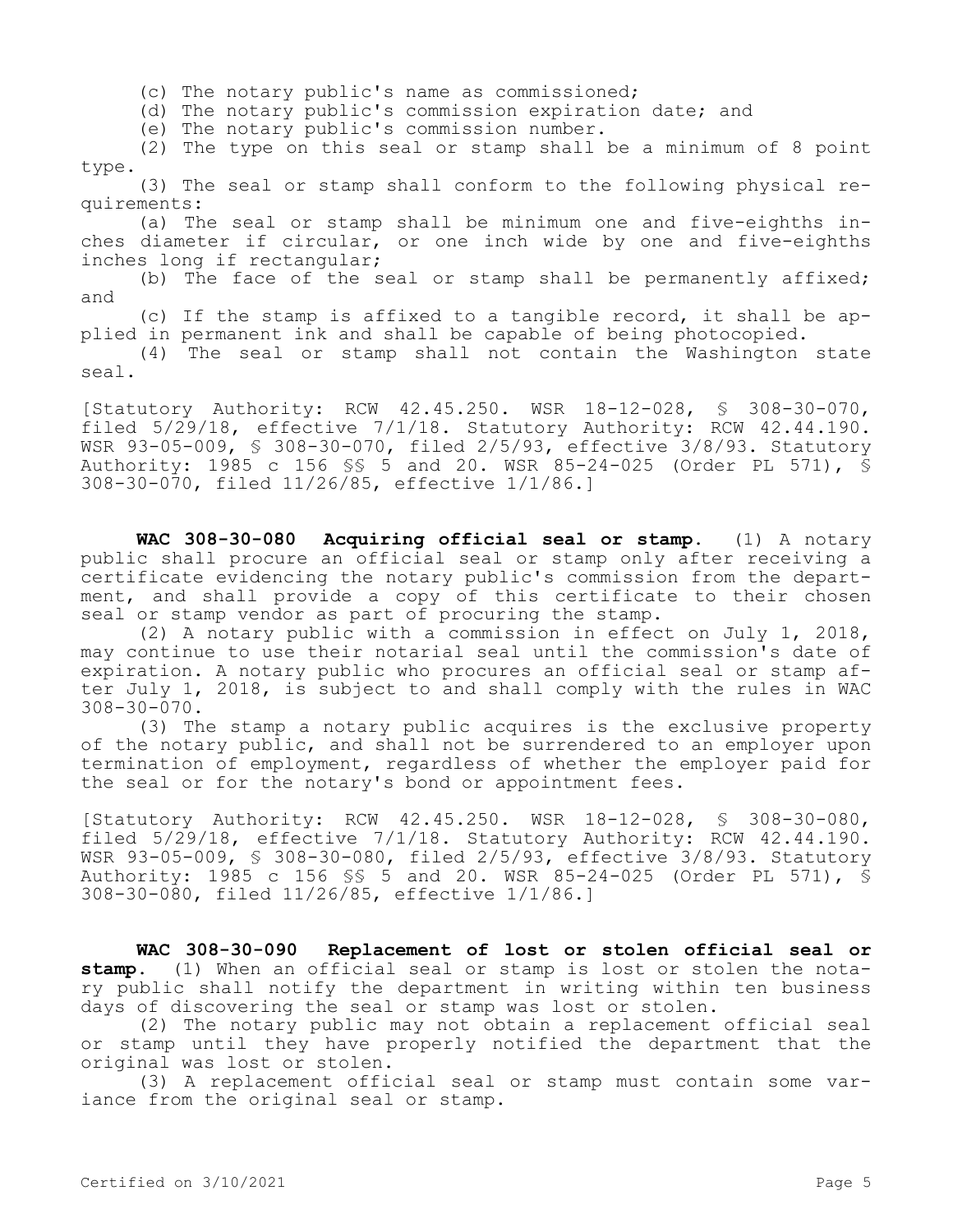(4) If the lost or stolen official seal or stamp is found or recovered after a replacement has been obtained, the original seal or stamp shall be destroyed.

[Statutory Authority: RCW 42.45.250. WSR 18-12-028, § 308-30-090, filed 5/29/18, effective 7/1/18. Statutory Authority: RCW 42.44.190. WSR 93-05-009, § 308-30-090, filed 2/5/93, effective 3/8/93. Statutory Authority: 1985 c 156 §§ 5 and 20. WSR 85-24-025 (Order PL 571), § 308-30-090, filed 11/26/85, effective 1/1/86.]

**WAC 308-30-100 Notary signature.** In addition to the requirements listed in RCW 42.45.130, a notary public signing the notarial certificate of a completed notarial act shall sign the notarial certificate using the exact name that appears on the notary's certificate of commission and their seal or stamp.

[Statutory Authority: RCW 42.45.250. WSR 18-12-028, § 308-30-100, filed  $5/29/18$ , effective  $7/1/18$ . Statutory Authority: RCW 42.44.190, 43.35.055, 43.24.086, WAC 308-30-100. WSR 05-12-047, § 308-30-100, filed 5/26/05, effective 6/26/05. Statutory Authority: RCW 43.24.086. WSR 90-06-052, § 308-30-100, filed 3/2/90, effective 4/2/90. Statutory Authority: 1985 c 156 §§ 5 and 20. WSR 85-24-025 (Order PL 571), § 308-30-100, filed 11/26/85, effective 1/1/86.]

**WAC 308-30-110 Requirements for notarial acts.** (1) In performing a notarial act, the notary public shall be physically within the geographic borders of the state of Washington.

(2) A notarial officer who certifies that an event has occurred or an act has been performed shall determine, from personal knowledge or satisfactory evidence, that the occurrence or performance took place.

(3) Electronic notarial acts shall conform to the requirements listed in these rules and RCW 42.45.040 on signing parties appearing before the notary.

[Statutory Authority: RCW 42.45.250. WSR 18-12-028, § 308-30-110, filed 5/29/18, effective 7/1/18.]

**WAC 308-30-120 Authorized electronic notarial acts.** A notary public who has received an electronic records notary public endorsement from the department may perform the following electronic notarial acts:

- (1) Taking an acknowledgment;
- (2) Taking a verification on oath or affirmation;
- (3) Witnessing or attesting a signature;
- (4) Certifying or attesting a copy;

(5) Certifying that an event has occurred or an act has been performed; and

(6) Noting a protest of a negotiable instrument, if the notary public is:

(a) Licensed to practice law in the state of Washington;

(b) Acting under the authority of an attorney who is licensed to practice law in this or another state; or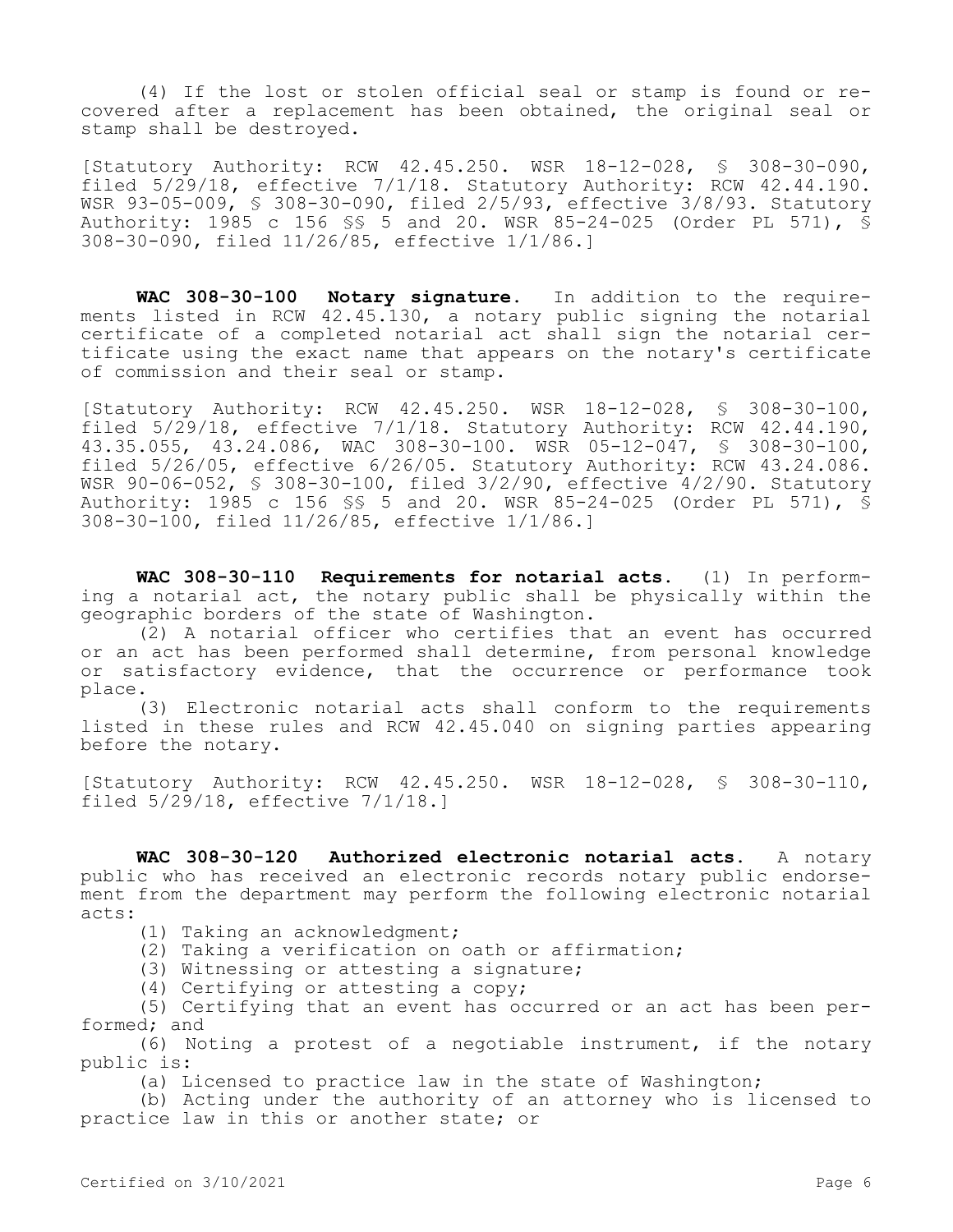(c) Acting under the authority of a financial institution regulated by this state, another state, or the federal government.

[Statutory Authority: RCW 42.45.250. WSR 18-12-028, § 308-30-120, filed 5/29/18, effective 7/1/18. Statutory Authority: RCW 42.44.190. WSR 93-05-009, § 308-30-120, filed 2/5/93, effective 3/8/93.]

**WAC 308-30-130 Requirements for technologies and technology providers.** A tamper-evident technology shall comply with these rules:

(1) A technology provider shall enroll only notaries public who have been issued an electronic records notary public endorsement pursuant to WAC 308-30-030.

(2) A technology provider shall take reasonable steps to ensure that a notary public who has enrolled to use the technology has the knowledge to use it to perform electronic notarial acts in compliance with these rules.

(3) A tamper-evident technology shall require access to the system by a password or other secure means of authentication.

(4) A tamper-evident technology shall enable a notary public to affix the notary's electronic signature and seal or stamp in a manner that attributes such signature and seal or stamp to the notary.

(5) A technology provider shall provide prorated fees to align the usage and cost of the tamper-evident technology with the term limit of the notary public electronic records notary public endorsement.

(6) A technology provider shall suspend the use of any tamperevident technology for any notary public whose endorsement has been revoked, suspended, or canceled by the state of Washington or the notary public.

[Statutory Authority: RCW 42.45.250. WSR 18-12-028, § 308-30-130, filed 5/29/18, effective 7/1/18. Statutory Authority: RCW 42.44.190. WSR 93-05-009, § 308-30-130, filed 2/5/93, effective 3/8/93.]

**WAC 308-30-140 Refusal of requests to use system.** In addition to the reasons listed in RCW 42.45.060, a notary public shall refuse a request to:

(1) Use a tamper-evident technology that the notary does not know how to operate; or

(2) Perform an electronic notarial act if the notary has a reasonable belief that a tamper-evident technology does not meet the requirements set forth in these rules.

[Statutory Authority: RCW 42.45.250. WSR 18-12-028, § 308-30-140, filed 5/29/18, effective 7/1/18. Statutory Authority: RCW 42.44.190. WSR 93-05-009, § 308-30-140, filed 2/5/93, effective 3/8/93.]

**WAC 308-30-150 Completion of electronic notarial certificate.**  (1) For every electronic notarial act and remote notarial act, a notary public shall complete an electronic notarial certificate that complies with the requirements of these rules, RCW 42.45.130 and 42.45.140.

(2) An electronic notarial certificate shall be completed at the time of notarization and in the presence of the principal.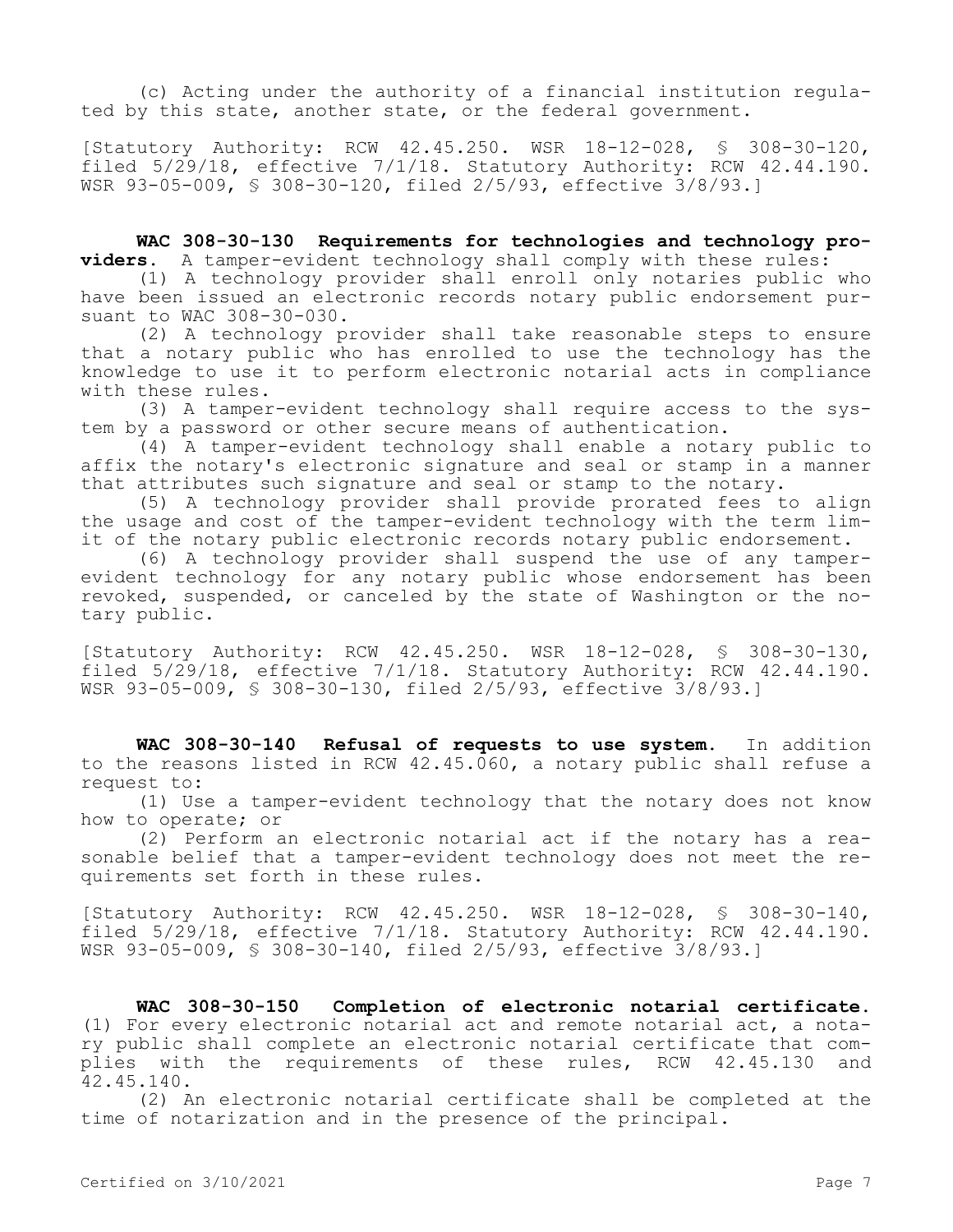[Statutory Authority: RCW 42.45.250. WSR 21-05-039, § 308-30-150, filed 2/11/21, effective 3/14/21; WSR 18-12-028, § 308-30-150, filed 5/29/18, effective 7/1/18. Statutory Authority: RCW 42.44.190. WSR 93-05-009, § 308-30-150, filed 2/5/93, effective 3/8/93.]

**WAC 308-30-160 Certification of electronic notarial acts.** A notary public shall sign each electronic notarial certificate with an electronic signature that complies with WAC 308-30-170 and authenticate an electronic notarial act with an official stamp that complies with WAC 380-30-180.

[Statutory Authority: RCW 42.45.250. WSR 18-12-028, § 308-30-160, filed 5/29/18, effective 7/1/18. Statutory Authority: RCW 42.44.190. WSR 93-05-009, § 308-30-160, filed 2/5/93, effective 3/8/93.]

**WAC 308-30-170 Electronic notarial signature.** (1) A notary public shall use a tamper-evident technology that complies with WAC 308-30-130 of these rules to produce the notary's electronic signature in a manner that is capable of independent verification.

(2) A notary public shall take reasonable steps to ensure that no other individual may possess or access a tamper-evident technology used to produce the notary's electronic signature.

(3) A notary public shall keep in the sole control of the notary all or any part of a tamper-evident technology whose exclusive purpose is to perform electronic notarial acts.

(4) For the purposes of this section, "capable of independent verification" means that any interested individual may confirm through the department that a notary public who signed an electronic record in an official capacity had authority at that time to perform electronic notarial acts.

[Statutory Authority: RCW 42.45.250. WSR 18-12-028, § 308-30-170, filed 5/29/18, effective 7/1/18. Statutory Authority: RCW 34.05.410 (1)(a) and 34.05.482 (1)(c). WSR 97-10-052, § 308-30-170, filed 5/1/97, effective 6/1/97.]

**WAC 308-30-180 Electronic notarial stamp.** (1) An electronic stamp may be used to authenticate an electronic notarial act if the electronic notarial certificate conforms to the rules set forth in RCW 42.45.130 and 42.45.140.

(2) An electronic stamp of a notary public used to authenticate an electronic notarial act shall conform to RCW 42.45.150 and WAC 308-30-070.

(3) The electronic stamp of a notary public shall be a digital image that appears in the likeness or representation of a traditional physical notary public official stamp meeting the requirements of RCW 42.45.150 and WAC 308-30-070.

(4) The tamper-evident technology used to create a notary public's electronic stamp shall not be used for any purpose other than performing electronic notarial acts under chapter 42.45 RCW and these rules.

(5) Only the notary public to whom the tamper-evident technology is registered shall generate an official stamp.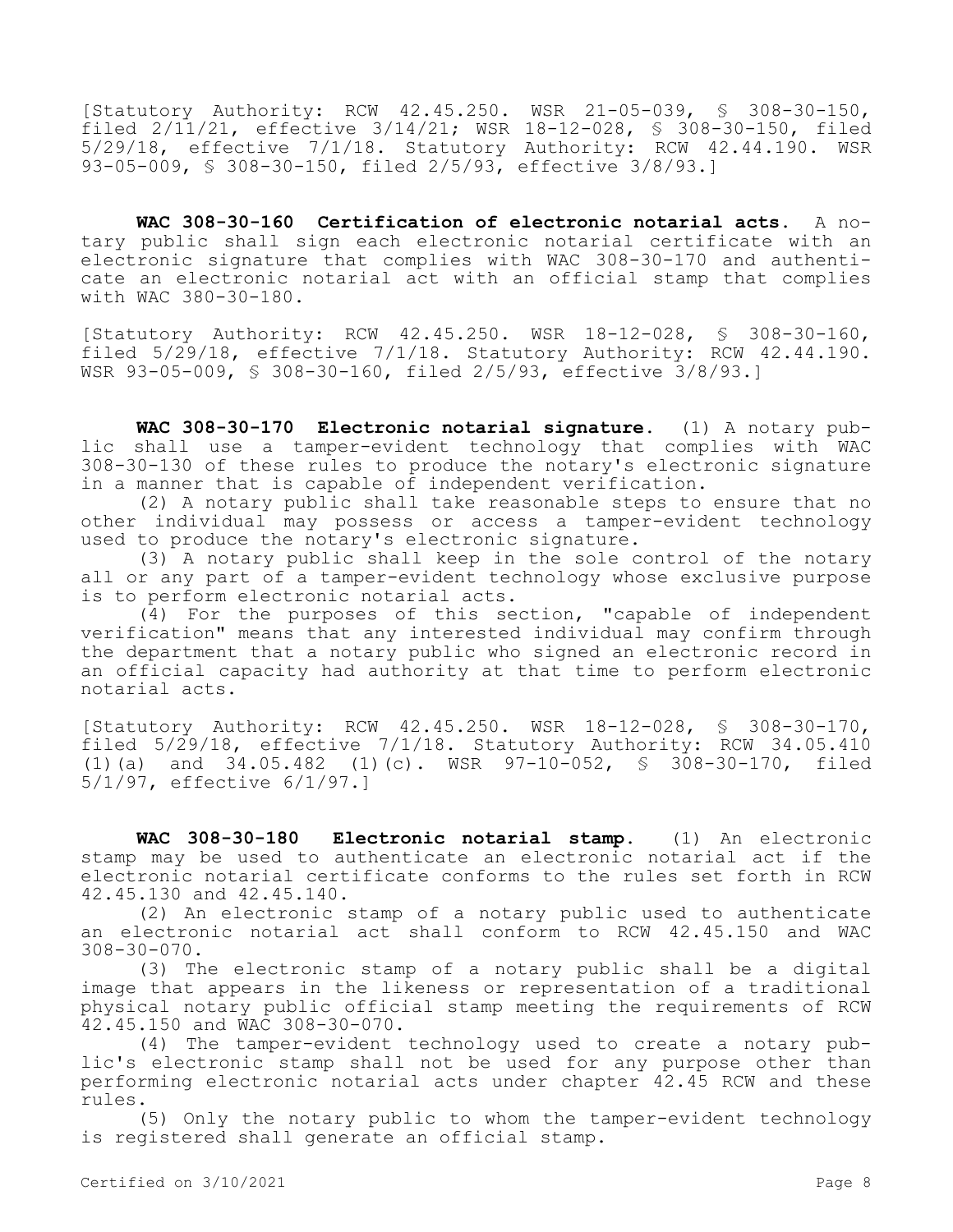[Statutory Authority: RCW 42.45.250. WSR 18-12-028, § 308-30-180, filed 5/29/18, effective 7/1/18. Statutory Authority: RCW 34.05.410 (1)(a) and 34.05.482 (1)(c). WSR 97-10-052, § 308-30-180, filed 5/1/97, effective 6/1/97.]

**WAC 308-30-190 Journal of notarial acts required.** (1) A notary public shall record each notarial act in a journal at the time of notarization in compliance with RCW 42.45.180 and these rules.

(2) If a notary public performs notarial acts involving different statements or documents for the same individual on the same date, the notary public may record a single entry in the journal for all of the statements or documents. The entry shall include the number of statements or documents notarized and shall otherwise conform to RCW 42.45.180 and these rules.

(3) The fact that the notary public's employer or contractor keeps a record of notarial acts shall not relieve the notary of the duties required by these rules.

[Statutory Authority: RCW 42.45.250. WSR 18-12-028, § 308-30-190, filed 5/29/18, effective 7/1/18. Statutory Authority: RCW 34.05.410 (1)(a) and 34.05.482 (1)(c). WSR 97-10-052, § 308-30-190, filed 5/1/97, effective 6/1/97.]

**WAC 308-30-200 Format of journals of notarial acts.** (1) A tangible notarial journal shall:

(a) Be a permanent, bound book with numbered pages; and

(b) Have the capacity to record for each notarial act:

(i) The information required by RCW 42.45.180(4);

(ii) A description of the notary public's method of identifying the principal; and

(iii) The principal's signature, or the signature of an authorized party in compliance with RCW 42.45.070, or a notation in the notary journal that the notarial act was performed via remote notarization.

(2) If a notary public keeps an electronic journal pursuant to RCW 42.45.180(3), the electronic journal shall:

(a) Be maintained only in addition to the tangible journal;

(b) Have the capacity to record the information required for a tangible notarial journal;

(c) Enable access by a password or other secure means of authentication;

(d) Be tamper-evident;

(e) Create a duplicate record of the journal as a backup; and

(f) Be capable of providing tangible or electronic copies of any entry made in the journal.

(3) A notary public's journal is the exclusive property of the notary public, and shall not be surrendered to an employer upon demand or termination, whether the employer paid for the journal or the notary's bond or application fees.

(4) A notary performing remote notarization must maintain a tangible notary journal as required in RCW 42.45.180 and WAC 308-30-190, this section, and WAC 308-30-210. Notaries performing remote notarization are not required to collect and maintain the signatures of the signers when those notarizations were performed remotely. Notaries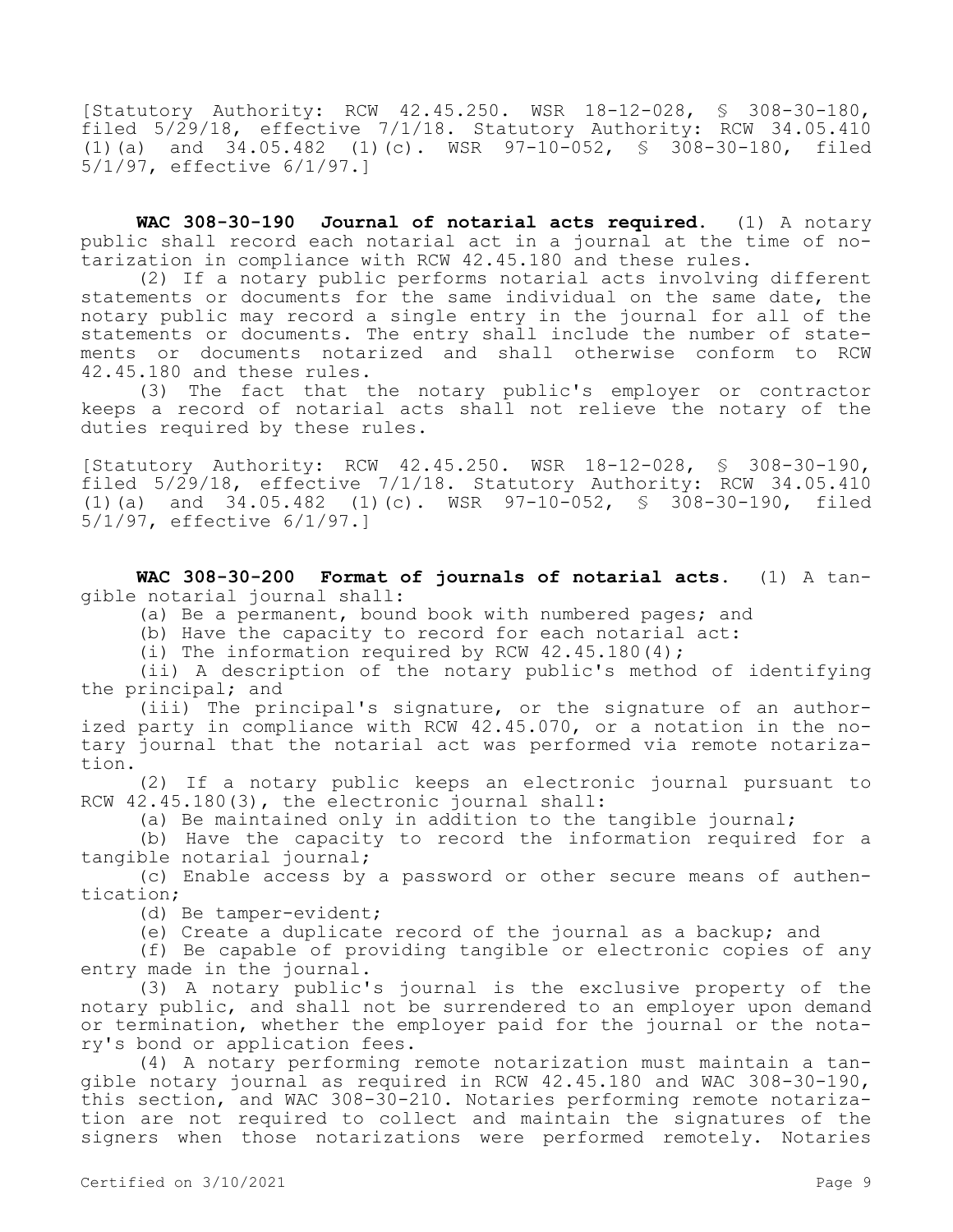must note in their tangible notary log that a notarization was performed remotely.

[Statutory Authority: RCW 42.45.250. WSR 21-05-039, § 308-30-200, filed 2/11/21, effective 3/14/21; WSR 18-12-028, § 308-30-200, filed 5/29/18, effective 7/1/18.]

**WAC 308-30-210 Disposition of journal.** (1) Ten years after the performance of the last notarial act chronicled in a tangible journal, the journal is to be destroyed by shredding or other destruction that leaves any entry in the journal illegible.

(2) Ten years after the performance of the last notarial act chronicled in an electronic journal, the journal is to be destroyed by deleting any remaining records pertaining to the electronic journal and deleting any remaining tamper-evident technology in the notary's possession.

(3) The personal representative or guardian of a notary public shall follow RCW 42.45.180(6) related to the disposition of the notary public's journals upon the death or adjudication of incompetency of the notary public.

(4) Nothing in this section shall require a notary to dispose of their notarial journal or journals if doing so would be in conflict with the law of another jurisdiction that requires a notary to keep their journal for a longer period of time.

(5) The notary public, or the notary's personal representative, shall provide access instructions to the department for any electronic journal maintained or stored by the notary, upon commission resignation, revocation, or expiration without renewal, or upon the death or adjudicated incompetence of the notary.

[Statutory Authority: RCW 42.45.250. WSR 18-12-028, § 308-30-210, filed 5/29/18, effective 7/1/18.]

**WAC 308-30-220 Fees for notarial acts.** (1) The maximum fees a notary may charge for notarial acts are:

| <b>Notarial Act</b>                                                    | Fee     |  |
|------------------------------------------------------------------------|---------|--|
| Witnessing or attesting a signature                                    | \$10.00 |  |
| Taking an acknowledgment or a<br>verification upon oath or affirmation | \$10.00 |  |
| Certifying or attesting a copy                                         | \$10.00 |  |
| Administering an oath or affirmation                                   | \$10.00 |  |
| Certifying that an event has occurred<br>or an act has been performed  | \$10.00 |  |

(2) A notary public need not charge for notarial acts.

(3) A notary public may not charge fees for receiving or noting a protest of a negotiable instrument.

(4) A notary public may additionally charge the actual costs of copying any instrument or record.

(5) A notary public may charge a travel fee when traveling to perform a notarial act if:

(a) The notary public and the individual requesting the notarial act agree upon the travel fee in advance of the travel; and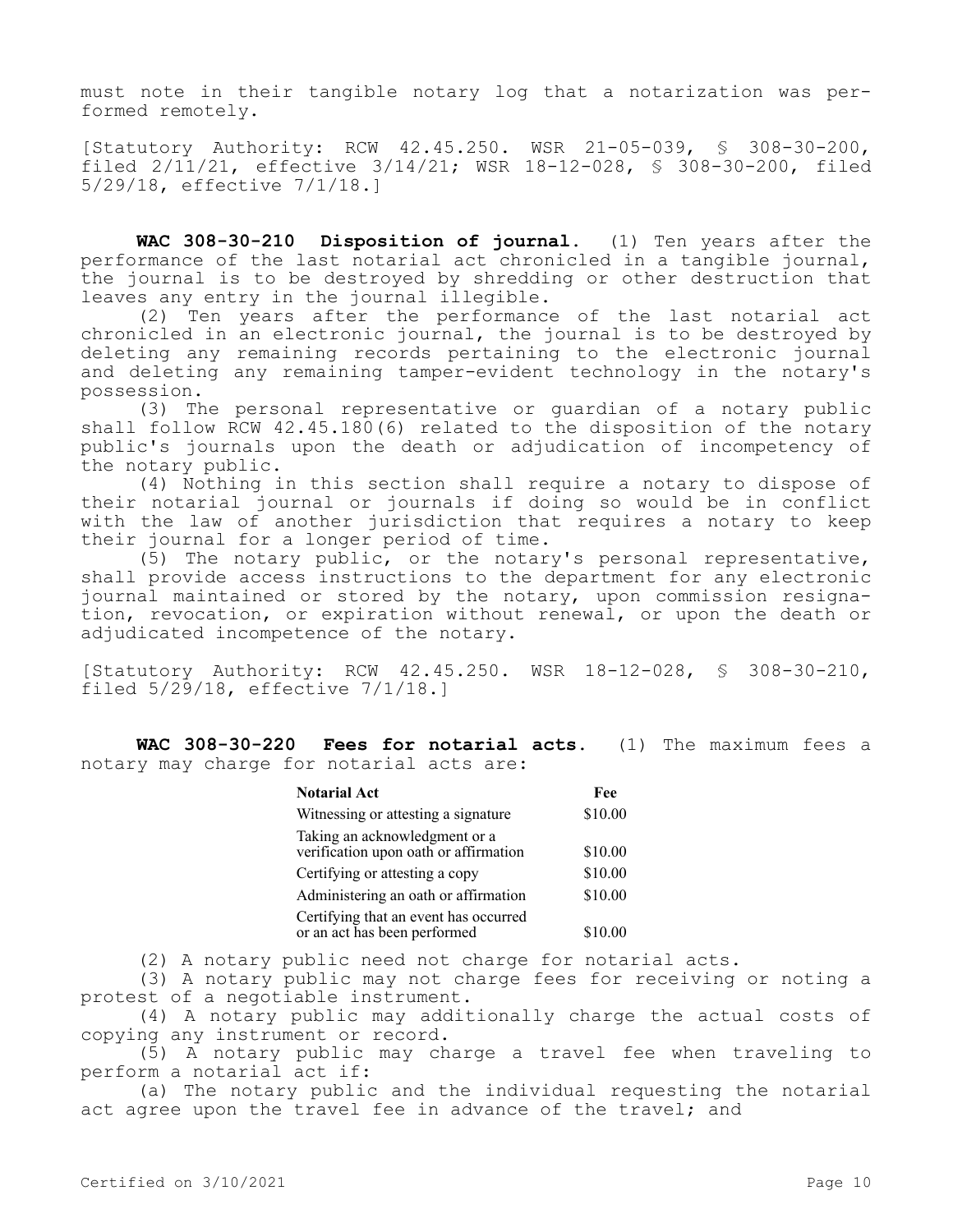(b) The notary public explains to the individual requesting the notarial act that the travel fee is in addition to the notarial fee in subsection (1) of this section and is not required by law.

(6) Notwithstanding the maximum fees set forth in subsection (1) of this section and the prohibition set forth in subsection (3) of this section, a notary public may charge a maximum fee of twenty-five dollars to perform a remote notarial act.

[Statutory Authority: RCW 42.45.250. WSR 21-05-039, § 308-30-220, filed 2/11/21, effective 3/14/21; WSR 18-12-028, § 308-30-220, filed 5/29/18, effective 7/1/18.]

**WAC 308-30-230 Testimonials.** A notary may not endorse or promote any service, contest, or other offering if the notary's seal or title is used in the endorsement or promotional statement.

[Statutory Authority: RCW 42.45.250. WSR 18-12-028, § 308-30-230, filed 5/29/18, effective 7/1/18.]

**WAC 308-30-240 Forms.** (1) The forms in RCW 42.45.140 are examples of certificates with the sufficient information included. When a specific form is required by another statute of this state, the required form shall be used.

(2) A nonattorney notary may not assist another person in drafting, completing, selecting, or understanding a document or transaction requiring a notarial act. This does not preclude a notary who is duly qualified in a particular profession from giving advice relating to matters in that professional field.

[Statutory Authority: RCW 42.45.250. WSR 18-12-028, § 308-30-240, filed 5/29/18, effective 7/1/18.]

**WAC 308-30-250 Change of name or address.** (1) When a notary public changes his or her name or address, the department of licensing must be notified of such change on forms prescribed by the department.

(2) A name change notification must be accompanied by a bond rider from the bonding company amending the notary bond, and the prescribed fee for a name change which provides a duplicate notary certificate showing the new name. There is no charge for an address change and a new certificate is not issued.

(3) A notary that submits a name change notification shall continue to use their original notary stamp or seal and their original name and signature until they receive a new commission certificate and seal or stamp with the new information.

[Statutory Authority: RCW 42.45.250. WSR 18-12-028, § 308-30-250, filed 5/29/18, effective 7/1/18.]

**WAC 308-30-260 Evidence of authenticity.** Requests for evidence of authenticity should be addressed to the Washington office of the secretary of state, corporations and charities division.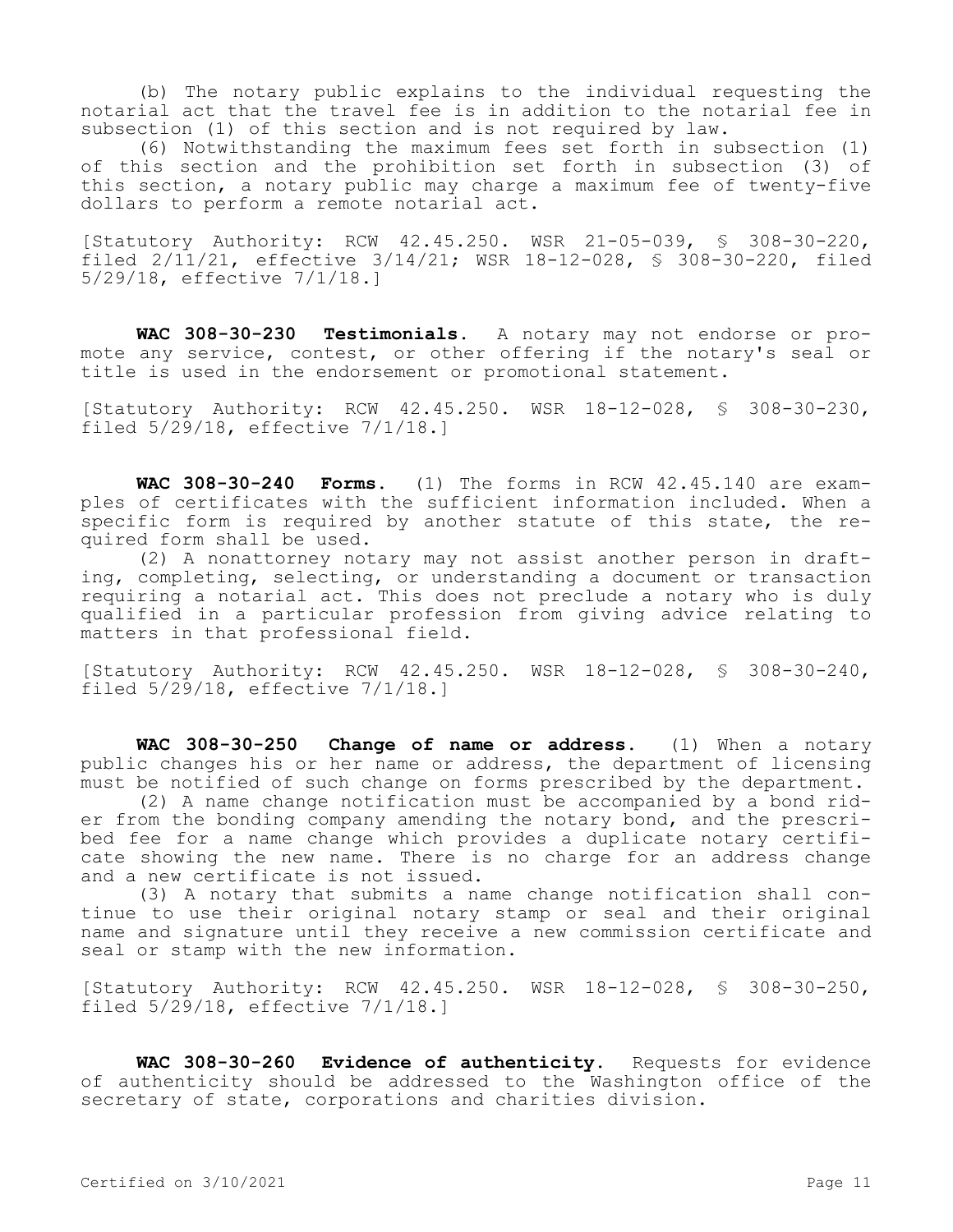[Statutory Authority: RCW 42.45.250. WSR 18-12-028, § 308-30-260, filed 5/29/18, effective 7/1/18.]

**WAC 308-30-270 Termination or suspension of commission or endorsement.** (1) The department may take action against the commission and/or endorsement of a notary public who fails to comply with these rules as provided in RCW 42.45.210, 42.45.270, and chapter 18.235 RCW. Any restriction, suspension, or revocation of a notary public's commission will automatically have the same effect on any endorsement the notary public holds.

(2) A notary public may terminate their notary public commission and/or electronic records endorsement or remote notary endorsement by notifying the department of this intent in writing and disposing of all or any part of a tamper-evident technology in the notary's control whose purpose was to perform electronic notarizations.

(3) A notary public may terminate the electronic records notary public endorsement or the remote notary endorsement and maintain the underlying notary public commission.

(4) A notary public whose commission is terminated or expired, either by the notary or the department, shall disable their official stamp by destroying, defacing, damaging, or securing the device against use. The notary shall maintain their notarial journals for ten years as required by RCW 42.45.180 and WAC 308-30-210.

[Statutory Authority: RCW 42.45.250. WSR 21-05-039, § 308-30-270, filed 2/11/21, effective 3/14/21; WSR 18-12-028, § 308-30-270, filed 5/29/18, effective 7/1/18.]

**WAC 308-30-280 Change of application information.** If any of the information submitted on a notary public's commission or endorsement applications pursuant to WAC 308-30-030 changes, the notary public shall report this change to the department in writing within fifteen days.

[Statutory Authority: RCW 42.45.250. WSR 18-12-028, § 308-30-280, filed 5/29/18, effective 7/1/18.]

**WAC 308-30-290 Authorized remote notarial acts.** (1) A notary public who has received both an electronic records notary public endorsement and a remote notarial acts endorsement from the department may perform the following remote notarial acts:

- (a) Taking an acknowledgment;
- (b) Taking a verification on oath or affirmation;
- (c) Witnessing or attesting a signature;
- (d) Certifying or attesting a copy;

(e) Certifying that an event has occurred or an act has been performed; and

(f) Noting a protest of a negotiable instrument, if the notary public is:

(i) Acting under the authority of an attorney who is licensed to practice law in this state or another state; or

(ii) Acting under the authority of a financial institution regulated by this state, another state, or the federal government.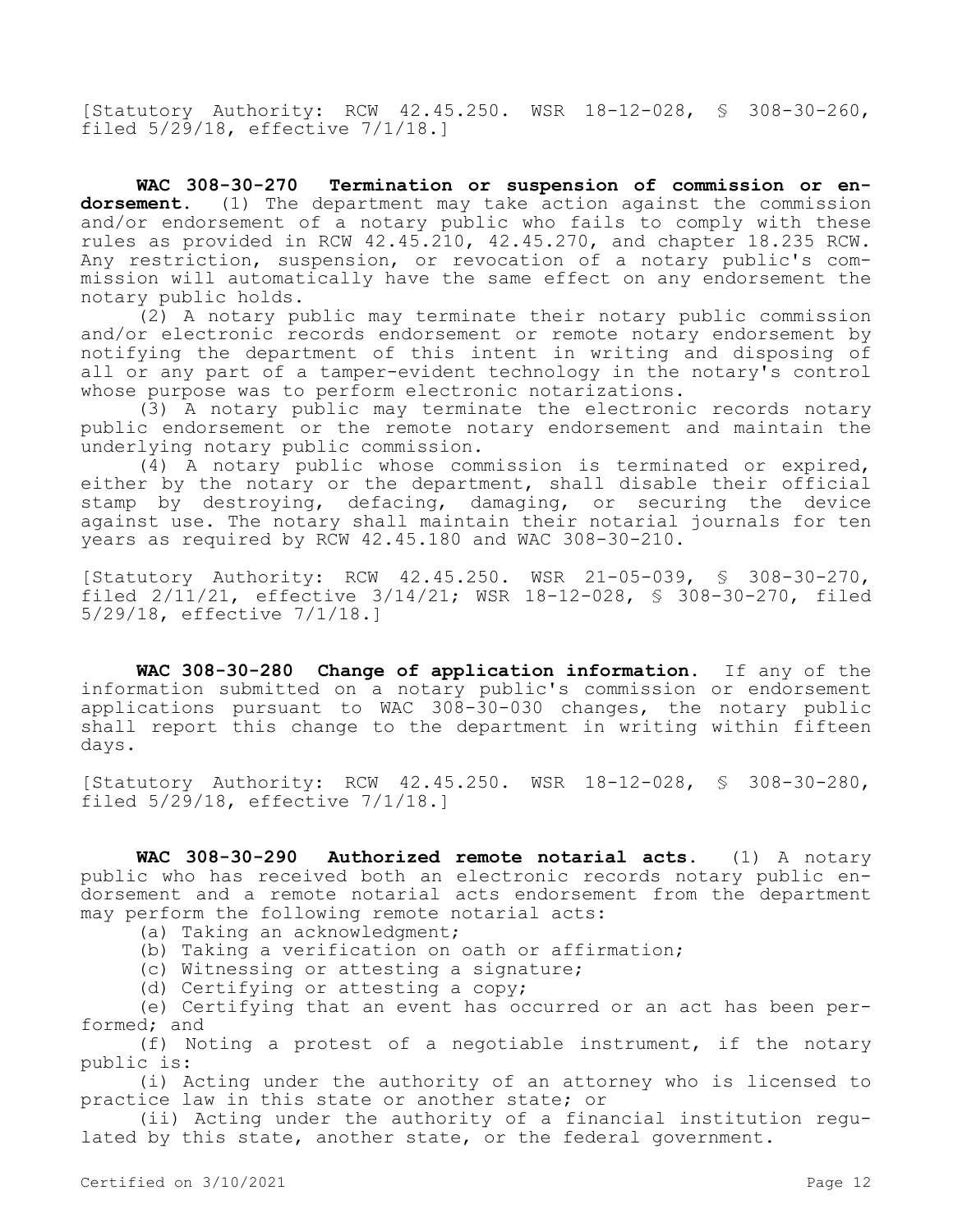(2) In performing remote notarial acts, a notary public shall comply with all requirements for electronic notarial acts under this chapter.

[Statutory Authority: RCW 42.45.250. WSR 21-05-039, § 308-30-290, filed 2/11/21, effective 3/14/21.]

**WAC 308-30-300 Standards for identity proofing.** (1) In performing remote notarial acts, if a notary public does not have satisfactory evidence of the identity of a remotely located individual under subsection (4) of this section, the notary public must reasonably verify the individual's identity through two different types of identity proofing consisting of a credential analysis procedure and a dynamic knowledge-based authentication assessment as provided in subsections (2) and (3) of this section.

(2) Credential analysis must use public or private data sources to confirm the validity of the identification credential presented by a remotely located individual and shall, at a minimum:

(a) Use automated software processes to aid the notary public in verifying the identity of each remotely located individual;

(b) Require the identification credential to pass an authenticity test, consistent with sound commercial practices, that uses appropriate technologies to confirm the integrity of visual, physical, or cryptographic security features and to confirm that the identification credential is not fraudulent or inappropriately modified;

(c) Use information held or published by the issuing source or an authoritative source, as available and consistent with sound commercial practices, to confirm the validity of personal details and identification credential details; and

(d) Enable the notary public visually to compare for consistency the information and photograph on the identification credential and the remotely located individual as viewed by the notary public in real time through communication technology.

(3) A dynamic knowledge-based authentication assessment is successful if it meets the following requirements:

(a) The remotely located individual must answer a quiz consisting of a minimum of five questions related to the individual's personal history or identity formulated from public or private data sources;

(b) Each question must have a minimum of five possible answer choices;

(c) At least eighty percent of the questions must be answered correctly;

(d) All questions must be answered within two minutes;

(e) If the remotely located individual fails the first attempt, the individual may retake the quiz one time within twenty-four hours;

(f) During a retake of the quiz, a minimum of forty percent of the prior questions must be replaced;

(g) If the remotely located individual fails the second attempt, the individual is not allowed to retry with the same online notary public within twenty-four hours of the second failed attempt; and

(h) The notary public must not be able to see or record the questions or answers.

(4) A notary public has satisfactory evidence of the identity of a remotely located individual if:

(a) The notary public has personal knowledge of the identity of the individual; or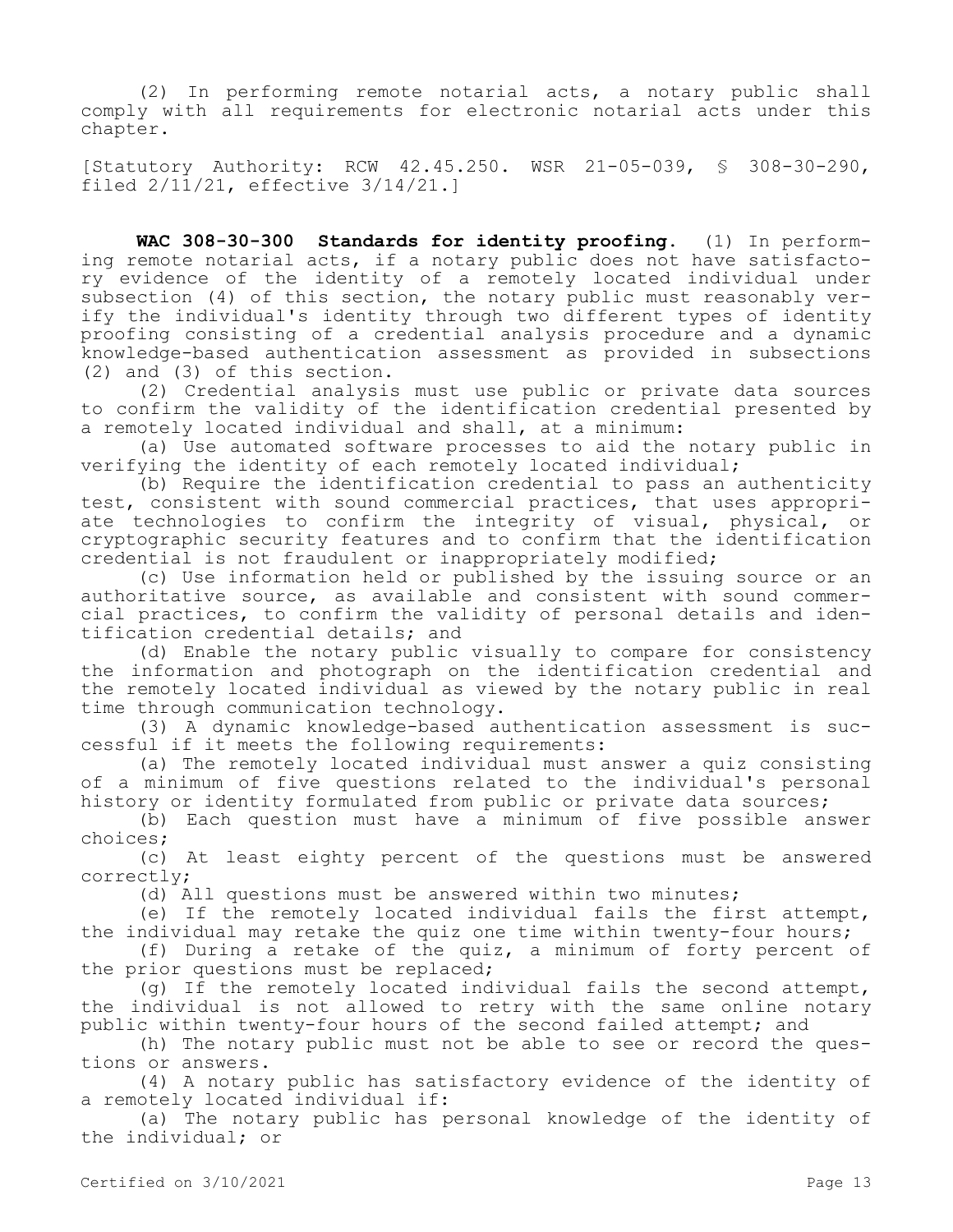(b) The individual is identified by oath or affirmation of a credible witness in accordance with the following requirements:

(i) To be a credible witness, the witness must have personal knowledge of the remotely located individual;

(ii) The notary public must have personal knowledge of the credible witness or verify the identity of the credible witness by two different types of identity proofing in accordance with subsections (1), (2), and (3) of this section; and

(iii) A credible witness may be outside the physical presence of the notary public or remotely located individual if the notary public, credible witness, and remotely located individual can communicate by using communication technology.

[Statutory Authority: RCW 42.45.250. WSR 21-05-039, § 308-30-300, filed 2/11/21, effective 3/14/21.]

**WAC 308-30-310 Standards for communication technology.** (1) Communication technology for remote notarial acts must provide for synchronous audio-visual feeds of sufficient audio clarity and video resolution to enable the notary public and remotely located individual to see and speak with each other. The process must provide a means for the notary public reasonably to confirm that an electronic record before the notary public is the same record in which the remotely located individual made a statement or on which the remotely located individual executed a signature.

(2) Communication technology must provide reasonable security measures to prevent unauthorized access to:

(a) The live transmission of the audio-visual feeds;

(b) The methods used to perform identify verification; and

(c) The electronic record that is the subject of the remote notarial act.

(3) If a remotely located individual must exit the workflow, the individual must restart the identify verification process required under WAC 308-30-300 from the beginning.

[Statutory Authority: RCW 42.45.250. WSR 21-05-039, § 308-30-310, filed 2/11/21, effective 3/14/21.]

**WAC 308-30-320 Certificate of notarial act for remote notarial acts.** (1) A form of notarial certificate for a remote notarial act satisfies the requirement of RCW  $42.45.280(4)$  and  $42.45.130(1)(q)$  if it is in the form provided by applicable law and contains a statement substantially as follows: "This notarial act involved the use of communication technology."

(2) A short form of acknowledgment prescribed in RCW 42.45.140 satisfies the requirement of RCW  $42.45.280(4)$  and  $42.45.130$  (1)(g) if it is in substantially one of the following forms for the purposes indicated:

(a) For an acknowledgment in an individual capacity:

State of Washington

County of .......

This record was acknowledged before me by means of communication technology on (date) by (name(s) of individuals).

. . . . . . . . . . . . . . . . . . . . . . . . .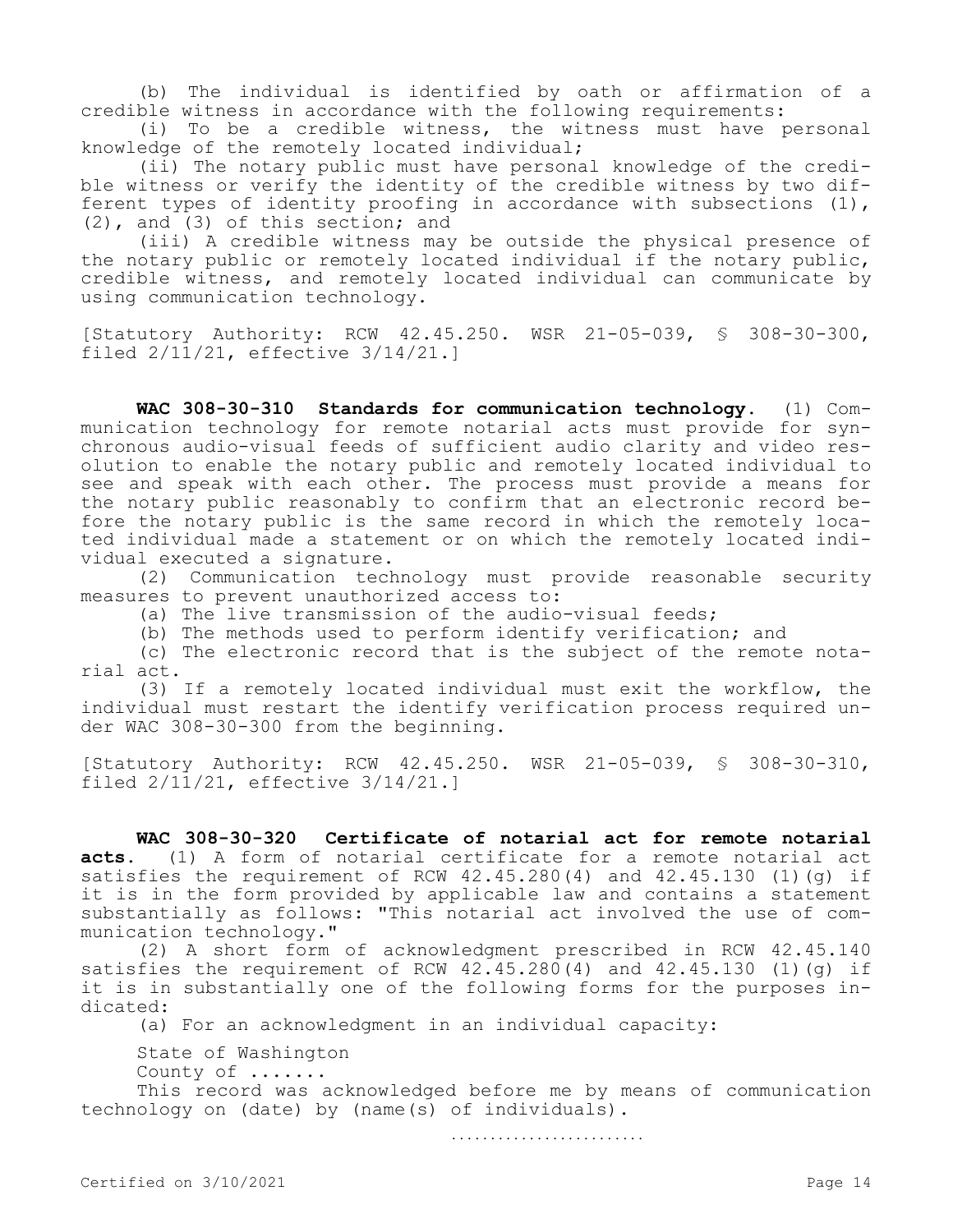(Signature of notary public)

Notary Public

(Electronic official stamp)

(My commission expires: . . . . )

(b) For an acknowledgment in a representative capacity:

State of Washington

County of .......

This record was acknowledged before me by means of communication technology on (date) by (name(s) of individuals) as (type of authority, such as officer or trustee) of (name of party on behalf of whom the instrument was executed).

> . . . . . . . . . . . . . . . . . . . . . . . . . (Signature of notary public)

Notary Public

(Electronic official stamp)

(My commission expires: ....)

(c) For verification on oath or affirmation:

State of Washington County of .......

Signed and sworn to (or affirmed) before me by means of communication technology on (date) by (name(s) of individuals making statement).

> . . . . . . . . . . . . . . . . . . . . . . . . . (Signature of notary public)

Notary Public

(Electronic official

stamp)

(My commission expires: . . . . )

(d) For witnessing or attesting a signature:

State of Washington

County of .......

Signed or attested before me by means of communication technology on (date) by (name(s) of individuals).

> . . . . . . . . . . . . . . . . . . . . . . . . . (Signature of notary public)

Notary Public

(Electronic official stamp)

(My commission expires: ....)

[Statutory Authority: RCW 42.45.250. WSR 21-05-039, § 308-30-320, filed 2/11/21, effective 3/14/21.]

**WAC 308-30-330 Retention of audio-visual recordings and repositories.** (1) A notary public must retain any audio-visual recording created under RCW 42.45.280 (3)(c) in a computer or other electronic storage device that protects the recording against unauthorized access by password or other secure means of authentication. The recording must be created in an industry-standard audio-visual file format and